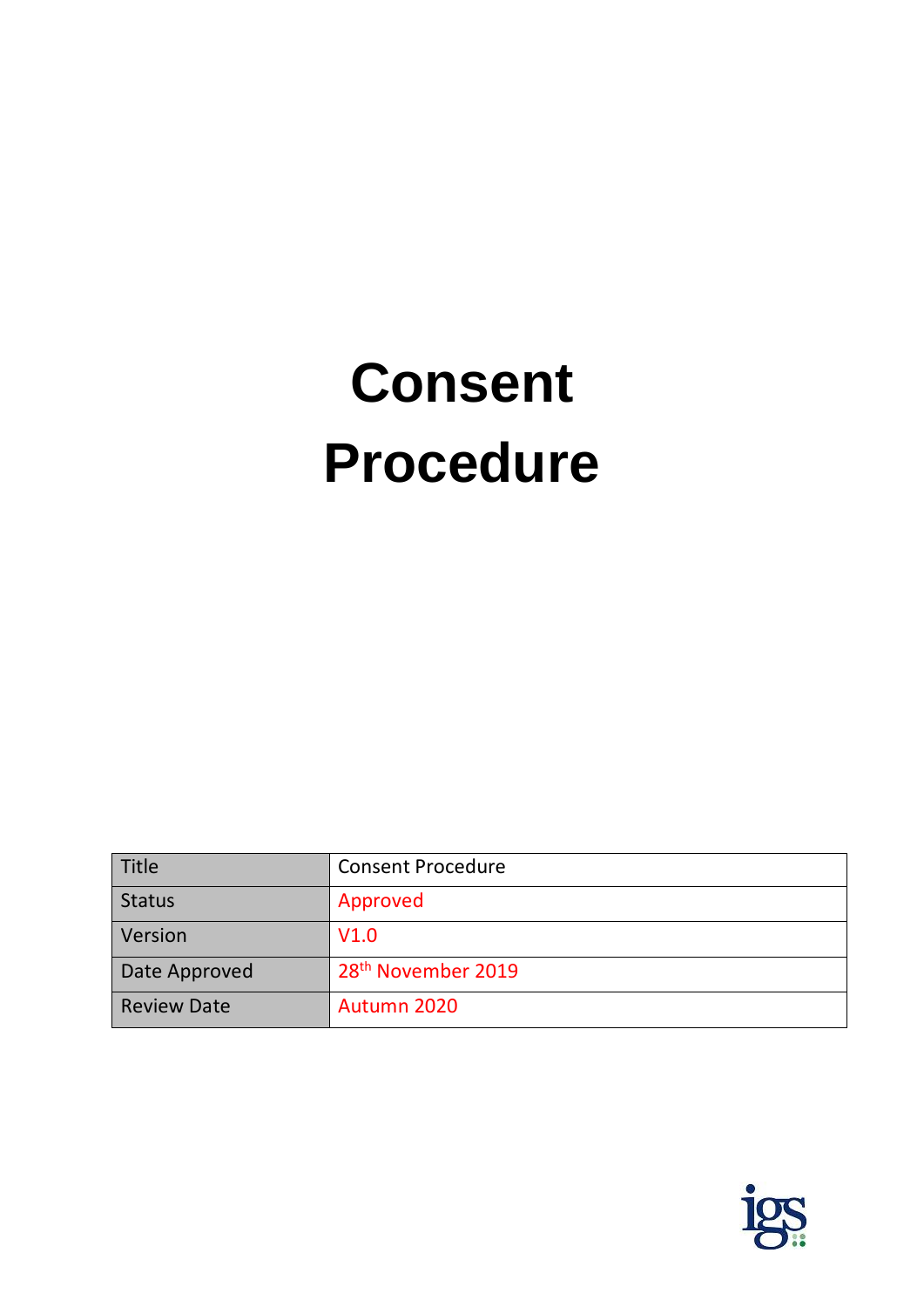# Contents

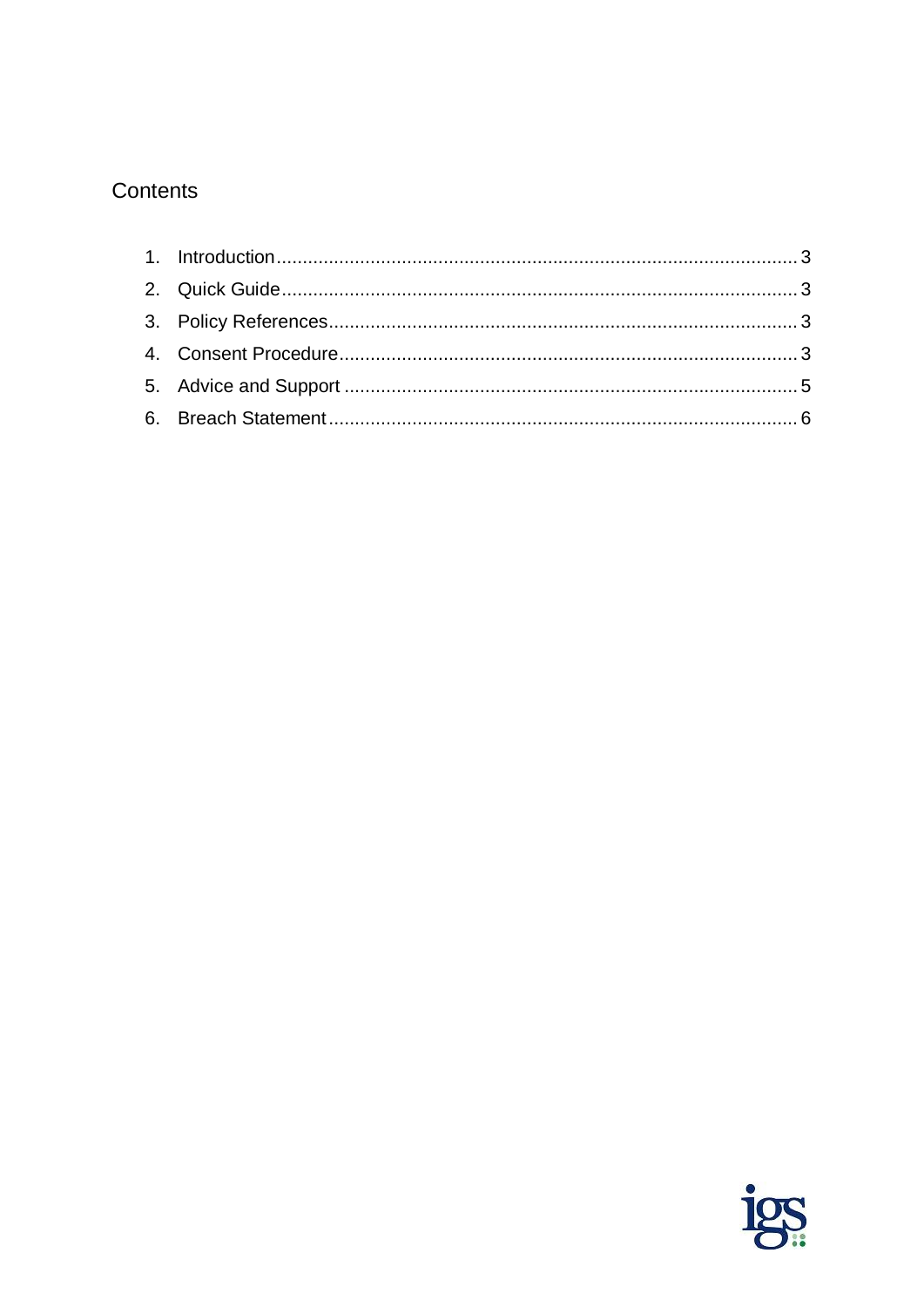### <span id="page-2-0"></span>**1. Introduction**

1.1.This procedure is intended to support the organisation when relying on consent as the legal basis for processing.

#### <span id="page-2-1"></span>**2. Quick Guide**

- Only use consent as your legal basis where no other legal basis is appropriate
- Ensure that you have a specific consent form for each use of personal data
- Ensure all consent forms carry a hyperlink to your online privacy notice
- Ensure that your privacy notice references the use of personal data you are seeking consent for
- Retain the consent forms on the relevant file
- Carefully consider how often you need to refresh the consent this will be based on the sensitivity of the personal data you are collecting and its proposed use
- If the processing is high risk ensure you have completed a Data Protection Impact Assessment
- Make sure it is as easy to withdraw consent as it is to give consent

#### <span id="page-2-2"></span>**3. Policy References**

- 3.1.This procedure is a requirement of the following policies:
	- Data Protection Policy

#### <span id="page-2-3"></span>**4. Consent Procedure**

- 4.1.We are encouraged to not rely on consent. The public sector is deemed to have sufficient statutory powers to satisfy other conditions available under Data Protection law to justify processing personal data without the need to rely on consent. However, if activities requiring the processing of personal data are identified as valid but a legal condition cannot be applied other than consent then the following should be in place:
- 4.2.A Privacy Impact Assessment should be undertaken to approve the use of consent for the proposed processing (A Data Protection Impact Assessment in the event of 'high risk' processing)
- 4.3.When obtaining the consent of the Data Subject, we will need to ensure that we have the capability to produce, on request, documented (and standalone) evidence that an individual has consented to the processing. Therefore

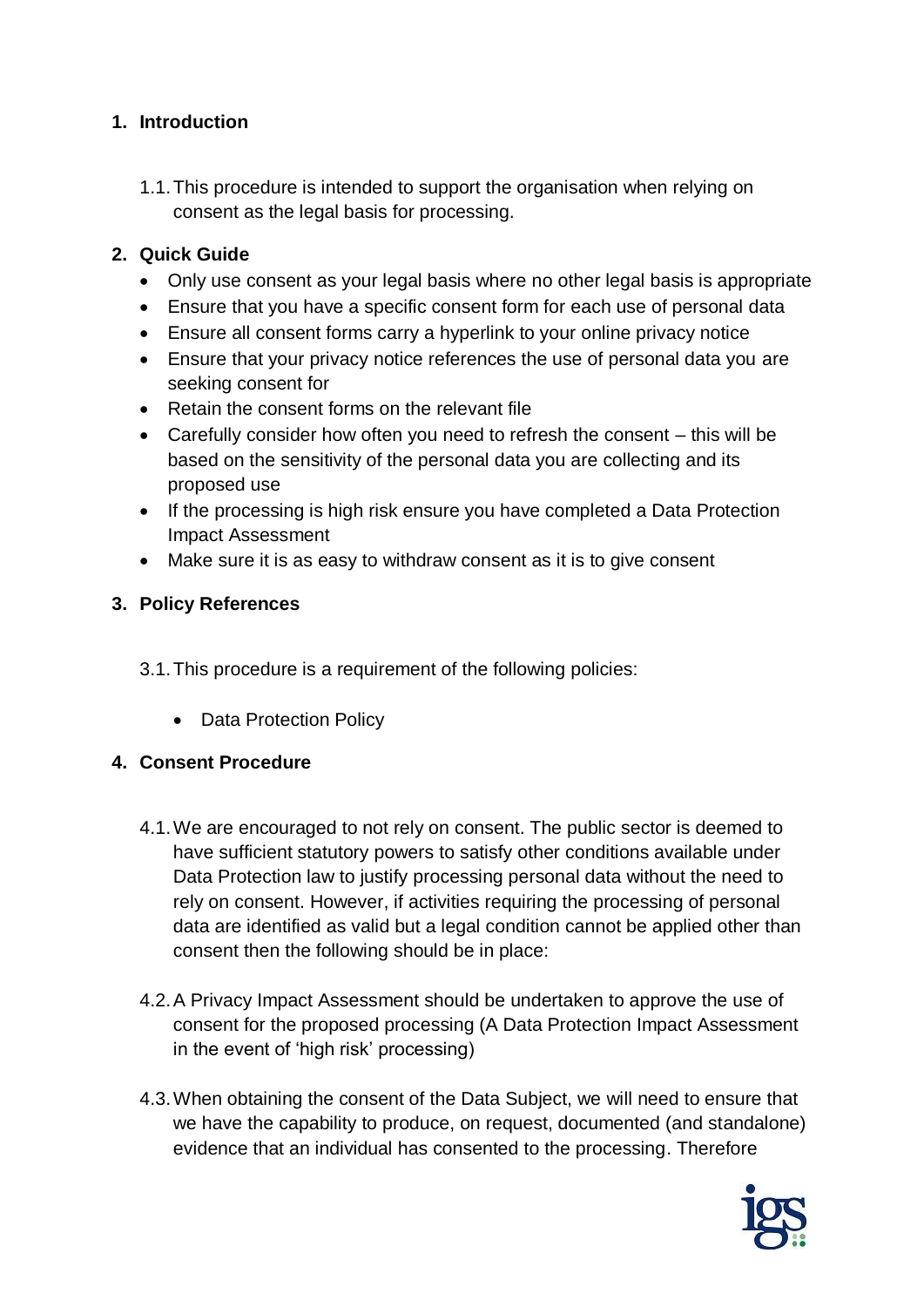consent must be recorded and the evidence retained as a record for as long as the data obtained through consent is being processed.

4.4.Consents will last for the duration of the Educational 'Key Stage' as a definition of a reasonable time period. Parents/ Guardians will be asked ahead of the end of a period to reconfirm their consent. If they do not respond then we must assume that they no longer wish to give consent.

|                  | <b>Key</b><br>Stage | <b>Year Groups</b> | Age of<br><b>Children</b> |
|------------------|---------------------|--------------------|---------------------------|
| <b>Primary</b>   |                     | Reception, 1, 2    | $5 - 7$                   |
| <b>Primary</b>   | 2                   | 3,4,5,6            | $7 - 11$                  |
| <b>Secondary</b> | 3                   | 7,8,9              | $11 - 14$                 |
| <b>Secondary</b> |                     | 10.11              | $14 - 16$                 |

- 4.5.We must ensure that where consent is being relied upon, there is a process in place to capture requests from Data Subjects to withdraw their consent and for us to no longer process their personal data for the purpose(s) explained on the relevant privacy notice which supported obtaining the consent.
	- 4.5.1. In such cases, expressions of wishes to withdraw consent must be directed as soon as possible to the employee responsible for the process
	- 4.5.2. A decision must be made on the legal validity of continuing to process personal data obtained or created prior to receiving the withdrawal of consent.
	- 4.5.3. Where there is doubt about the Data Subject's intentions, there clarification should be sought over whether they wish to exercise other rights in respect of data processed under consent prior to receipt of the withdrawal.
	- 4.5.4. If a 'suppression list' is in operation, the Data Subject's withdrawal of consent must be managed in the relevant suppression list to ensure that future contact with the Data Subjects is in line with their wishes where consent is the condition for processing
	- 4.5.5. Where consent is relied upon as the condition for processing, its validity depends on satisfying all the criteria below:
		- 4.5.5.1. *It must be freely given*. The Data Subject must have a genuine choice whether or not to provide their personal data. For example, if a service vital to their health or wellbeing will not be provided unless personal data is supplied, then there is a balance of power in favour of the Data Controller where the Data Subject is

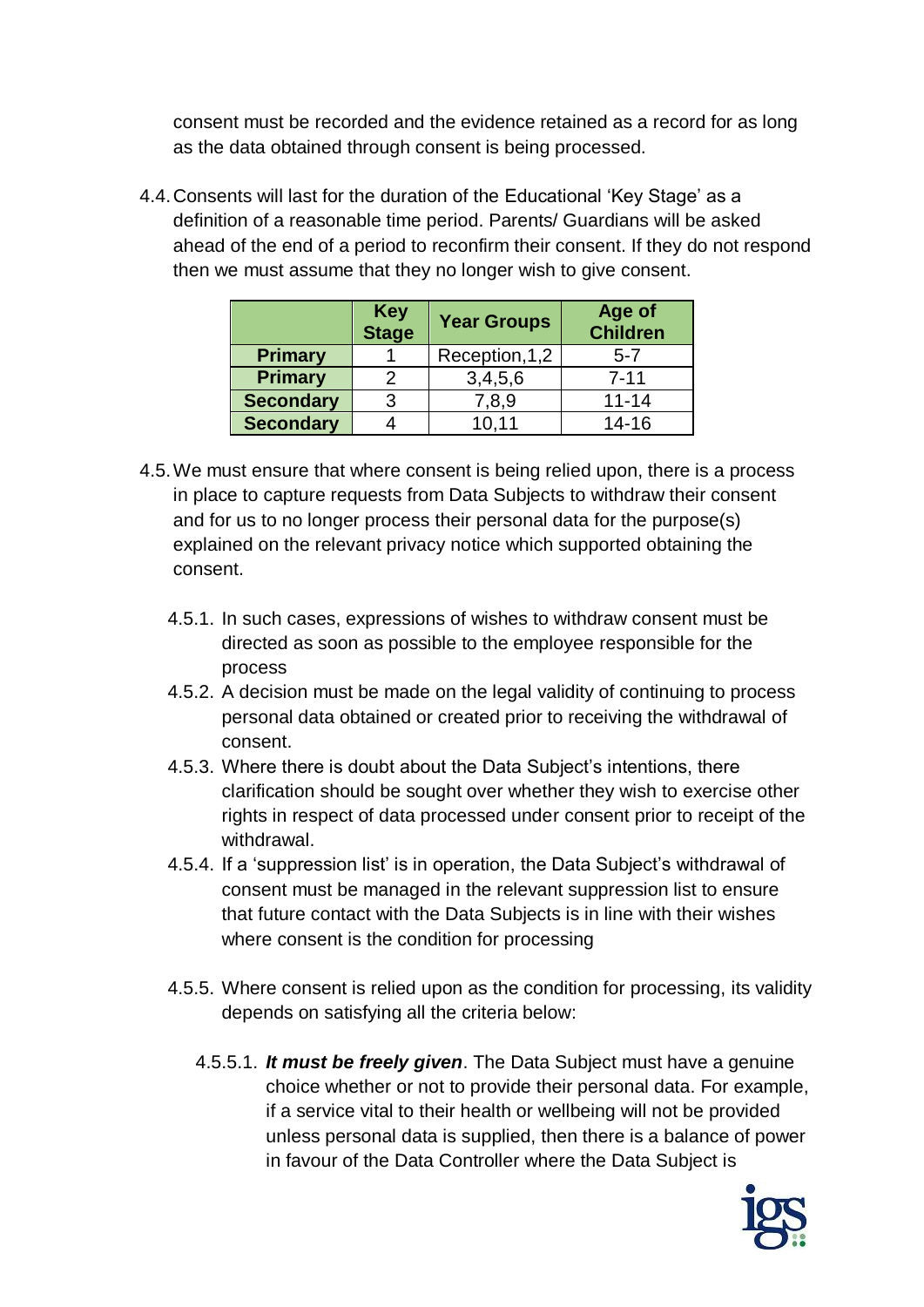compelled to provide data. This cannot be said to be consent freely given

- 4.5.5.2. *It must be well-informed*. The Data Subject must be in receipt of all the necessary facts meeting their legal right to be informed about prospective processing of their personal data. This information should be provided to them via a Privacy Notice which is compliant with the law. The detail on the Notice will therefore ensure that the Data Subject has all the facts at their disposal to make a well-informed decision about whether they are comfortable providing personal data under the specified conditions.
- 4.5.5.3. *It must be clearly expressed*. The Data Subject's recorded consent must stand as a record evidencing that consent was given. This record must therefore include a form of identifiable written, electronically verifiable or recorded verbal record which can be dated. It must be associated with having read and understood the Privacy Notice and must be correctly linked to the correct version of the Privacy Notices current at the time of initially providing consent and when consent was refreshed. The most efficient way of doing so is to combine a Consent Form with a Privacy Notice and retain as records for the duration of the processing activity.
- 4.5.6. Where consent is sought from Children over the age of 13, the requirements of section 3.4.5 will need to additionally evidence that the Privacy Notice was intelligible to the typical age of maturity and capacity of the Data Subject. Where the child is under 13, processes for obtaining parental consent/ authorisation will need to be in place

## <span id="page-4-0"></span>**5. Advice and Support**

5.1.If you have any issues over the clarity of these procedures, how they should be applied in practice, require advice about exemptions from the requirements or have any suggestions for amendments, please contact the school office.